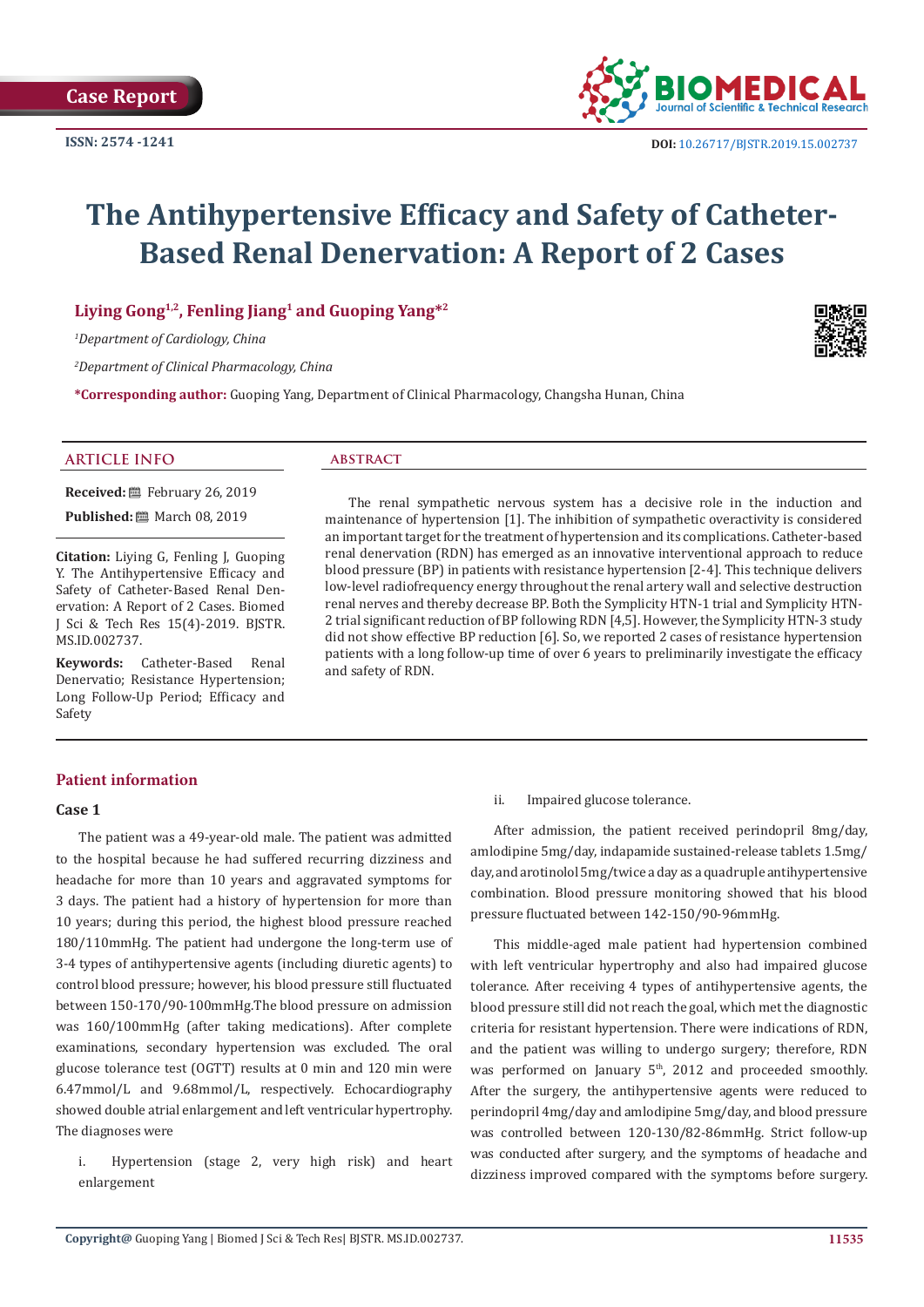There was no hematuria or lower back pain. On June  $17<sup>th</sup>$ , 2012, routine urine tests and renal function tests were normal, and renal artery imaging showed that no renal arterial stenosis (Figure 1). BP monitor, a urine tests and renal function tests every 12-month during the 6 years of follow-up is mandatory. The BP and creatinine clearance (CCr) result as show in Figure 2. There were no significant changes in SBP, DBP, and CCr after RDN in the long follow-up period.



**Figure 1:** The renal artery imaging of case 1.



c) Before surgery

d) 6-month post-surgery

**Figure 1:** The renal artery imaging of case 2.

# **Case 2**

The patient was a 45-year-old male. The patient was admitted to the hospital due to elevated blood pressure for 6 years and

exertional dyspnea for 1 year. The patient had hypertension for 6 years, and the highest pressure reached 170/110mmHg. The patient usually took several types of antihypertensive agents (including angiotensin-converting enzyme inhibitors (ACEIs), diuretic agents, and β-receptor blockers), and his blood pressure was controlled between 150-160/90-110mmHg. His blood pressure on admission was 160/110mmHg (after taking medications). Secondary hypertension was excluded after the completion of related examinations. After admission, the patient received perindopril 8mg/day, amlodipine 5mg/day, and indapamide sustained-release tablets 1.5mg/day as an antihypertensive combination. In addition, the patient received furosemide on the following day to reduce the cardiac preload. The blood pressure fluctuated between 150- 156/90-98mmHg. The diagnoses were hypertension (stage 3, very high risk), heart enlargement, and class III cardiac function. This patient was a middle-aged male with an obese figure who had hypertension combined with cardiac insufficiency.

After taking 3 types of antihypertensive agents orally, his blood pressure did not reach the goal, which met the diagnostic criteria for resistant hypertension. The patient had RDN indications and was strongly willing to receive surgery; therefore, RDN was performed on February 3<sup>rd</sup>, 2012. After operation, the patient received perindopril 4mg/day and amlodipine 5mg/day to reduce blood pressure, and his blood pressure was controlled between 112-126/80-86mmHg. Strict follow-up was conducted after the surgery; the patient did not have obvious dyspnea and had an increased exercise tolerance compared to before the operation. The routine urine tests and renal function tests conducted on August 16<sup>th</sup>, 2012 were all normal, indicating that the surgery did not affect renal functions. The renal artery imaging re-examination showed no renal arterial stenosis (Figure 2). A urine tests and renal function tests every 12-month during the 6 years of follow-up is mandatory. The BP and creatinine CCr result as show in (Figure 3). There were no significant changes in SBP, DBP, and CCr after RDN in the long follow-up period.



**Figure 3:** Changes in SBP, DBP, and CCr in case 1 and case 2 before RDN, 6-month(m) and 1,2,3,4,5 and 6-year(y) follow-up.